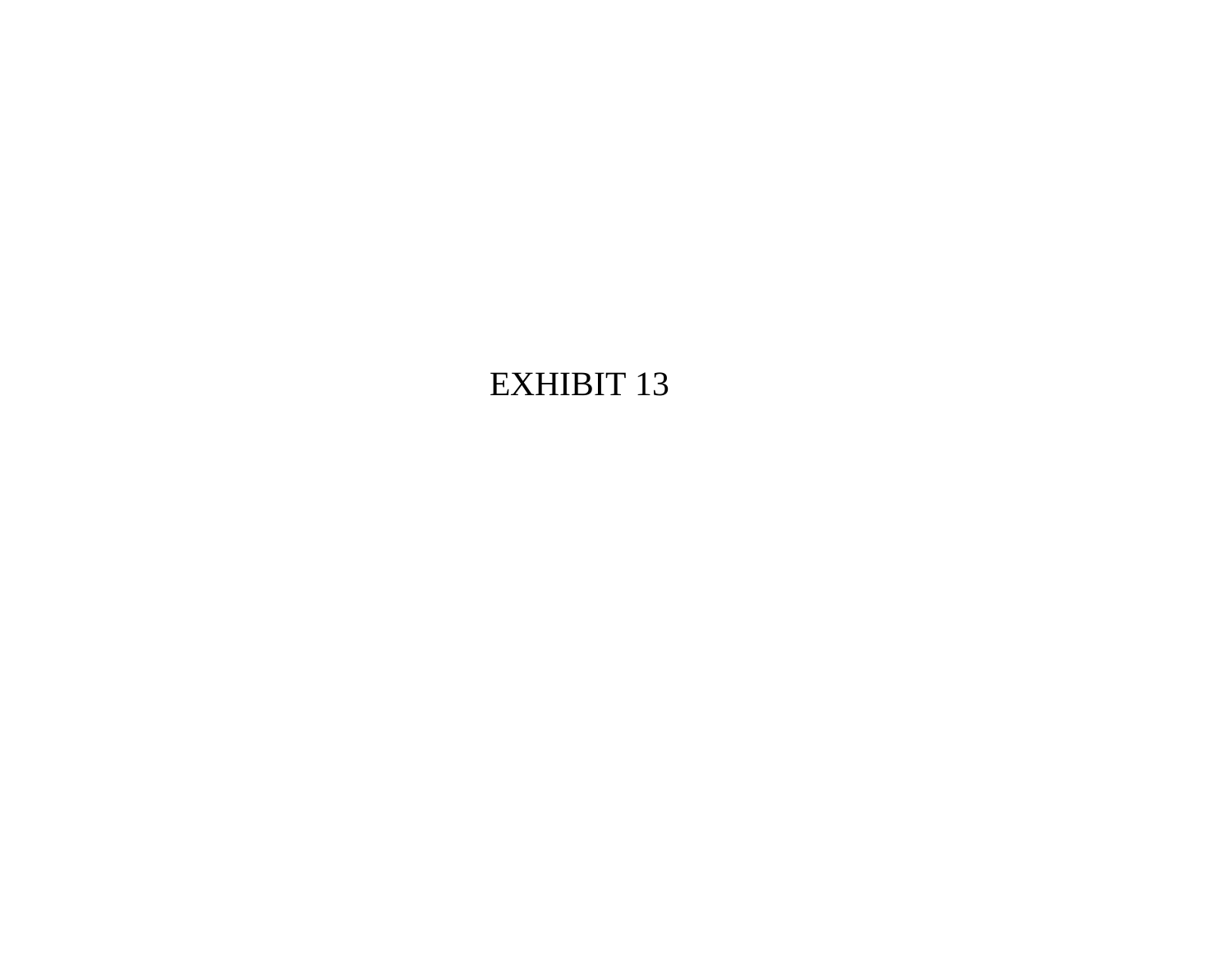

**PROCESS SERVICE NETWORK**

PROFESSIONAL EXPERIENCED PROCESS SERVERS



ABOUT US [\(HTTP://WWW.PROCESSNET1.COM/ALLABOUT.HTM\)](http://www.processnet1.com/allabout.htm) EMAIL SERVICE [\(HTTP://WWW.PROCESSNET1.COM/SERVICE-BY-EMAIL.HTM\)](http://www.processnet1.com/service-by-email.htm)<br>. EXPERT WITNESS PROCESS SERVICE [\(HTTP://WWW.PROCESSNET1.COM/EXPERT\\_WITNESS.HTM\)](http://www.processnet1.com/expert_witness.htm) REFERENCES [\(HTTP://WWW.PROCESSNET1.COM/REFERENCES.HTM\)](http://www.processnet1.com/references.htm) COMPARISON CHART [\(HTTP://WWW.PROCESSNET1.COM/COMPARISON\\_CHART.HTM\)](http://www.processnet1.com/comparison_chart.htm) CONT. ESPAÑOL [\(HTTP://WWW.PROCESSNET1.COM/ESPANOL.HTM\)](http://www.processnet1.com/espanol.htm) GOVERNMENT [\(HTTP://WWW.PROCESSNET1.COM/CERTIFICATE.HTM\)](http://www.processnet1.com/certificate.htm) JOIN THE NETWORK [\(HTTP://WWW.PROCESSNET1.COM/JOINTHE.HTM\)](http://www.processnet1.com/jointhe.htm) BOOKS & [MATERIALS](http://www.processnet1.com/books.htm) (HTTP://W OTHER SERVICES [\(HTTP://WWW.PROCESSNET1.COM/OTHER-SERVICES.HTM\)](http://www.processnet1.com/other-services.htm) HOME [\(HTTP://WWW.PROCESSNET1.COM/\)](http://www.processnet1.com/) SERVICE GUARANTEED [\(HTTP://WWW.PROCESSNET1.COM/PROCESS.HTM\)](http://www.processnet1.com/process.htm) INTERNATIONAL SERVICE (HTTP://WWW.PROCESSNET1.COM/ TRANSLATIONS [\(HTTP://WWW.PROCESSNET1.COM/TRANSLATIONS.HTM\)](http://www.processnet1.com/translations.htm) INVESTIGATIONS [\(HTTP://WWW.PROCESSNET1.COM/INTERNATIONAL-INVESTIGATIONS.HTM\)](http://www.processnet1.com/international-investigations.htm) SMALL CLAIMS [\(HTTP://](http://www.processnet1.com/small.htm)

Process Service Network serves legal documents in all countries of the world, including International Service of Process in Norway. We will serve your legal documents through the Hague Service Convention, as allowed by law in Norway (see below).

Process Service Network specializes in legal service in Norway and is one of the few firms that handles international service of process and offers competitive rates. Our job is to cut through the bureaucracy and red tape to get the service completed with as little delay as possible. We have been in business since 1978 and have developed close working relationships with key individuals in most countries throughout the world. The founder and CEO of Process Service Network was a Political Science major in college with a focus on international relations and is actively involved in a worldwide organization through which he has developed business and personal relationships in over 80 nations worldwide. He is also an International Circle member of the World Affairs Council and an Associate Member of the American Bar Association (ABA).

Unlike some of our competitors who claim to be experts, we actually are familiar with the laws, customs and current practices in the countries where documents are to be served. With offices in 8 countries, serving major regions around the world, we stay on top of current events and service strategies. Our personal relationships and close dealings with the judicial authorities in the U.S. Department of State and many countries allow us to have a better understanding of their procedures and requirements.

#### Why Choose Process Service Network?

Our extensive network of both process servers and connections get your documents delivered in a timely manner We deliver your documents through methods that are accepted in all courts worldwide We will serve your legal documents anywhere in the world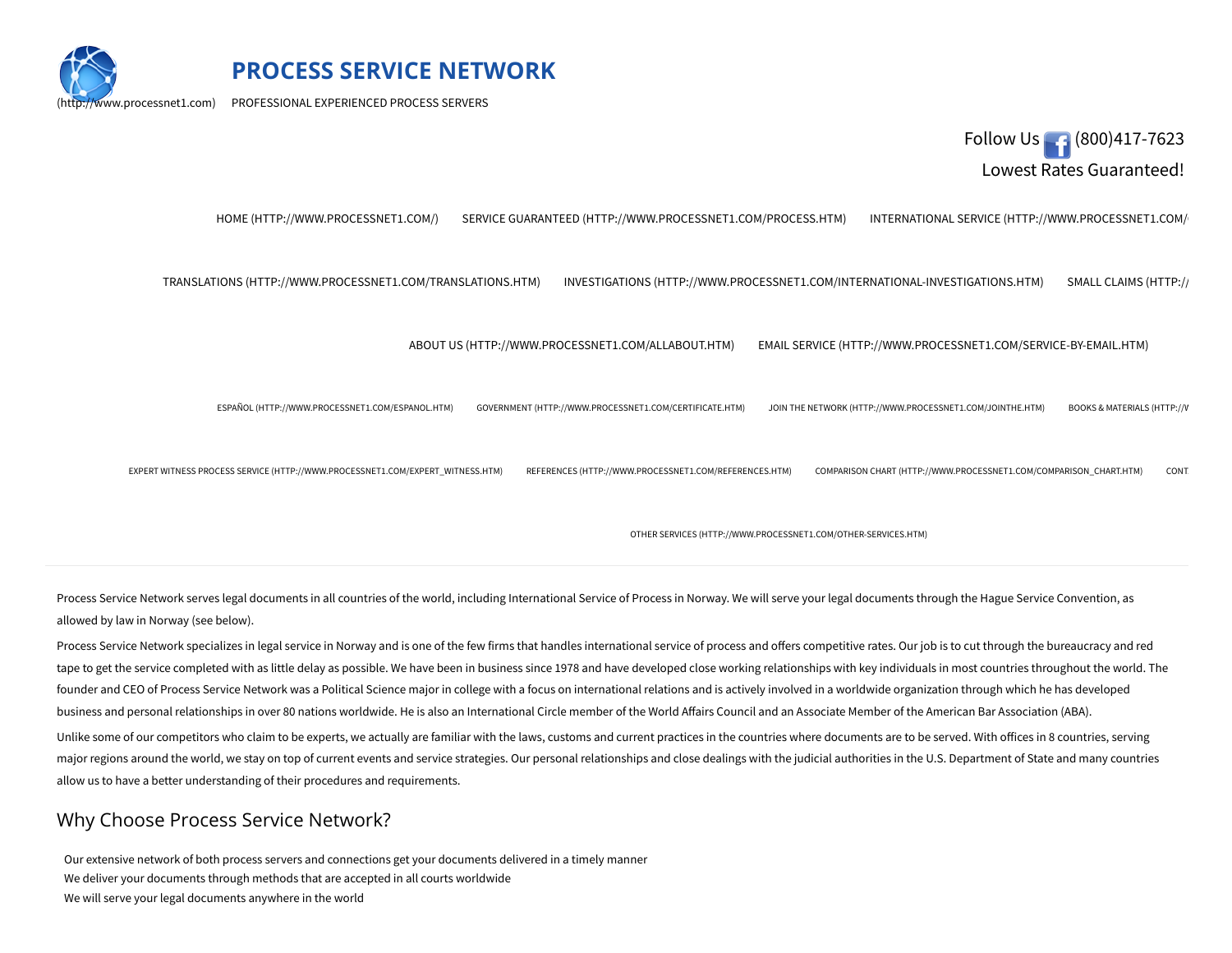We provide you with a team of skilled, knowledgeable, diligent and competent international service specialists We quote firm rates, in advance – with no hidden fees

The following is a summary of the methods available for service in Norway as well as a specific proposal for process service.

### FORMAL SERVICE

Many countries are signatories to The Hague Service Convention (treaty) that governs service of process to be effected between participating nations; Norway is one of them. Service may be made by formal service through the Central Authority which itself arranges for service by methods prescribed in that country. Documents to be served in accordance with this method must be translated into the oicial language of the country where the documents will be served. The time frame can range from 2 to 4 months.

 $\lambda$ 

Advantage: Enforceable judgment.

Disadvantage: The time frame is generally longer than the informal method.

#### INFORMAL SERVICE

At this time, Informal Service is not available in Norway

## LETTERS ROGATORY

Letters Rogatory is used for obtaining evidence or serving pleadings in countries which are not signers of the Hague Service Convention. They are a request from a court in the United States to a court in a foreign country requesting international judicial assistance related to service of process. This method is time consuming, cumbersome, and should be used only when other options are not available. The use of this method may result in habitual time delays of up to 1 year in the execution of requests. This method should only be used if no treaty is in force or if you are serving a Subpoena.

#### **TRANSLATIONS**

Most countries require the documents to be translated into the official language of the nation where they are to be served (in this case, Norwegian). The U.S. State Department recommends translation, but it is not a requirement unless the formal method is used. It is possible, although rare, that a demurer could be filed based upon lack of understanding by the defendant as to the nature and meaning of un-translated documents. We offer translation services at rates quoted below.

#### RATES

| Service of process*                 |               |
|-------------------------------------|---------------|
| Formal                              | \$695.00      |
| Informal                            | Not available |
| *All fees are per defendant/address |               |
|                                     |               |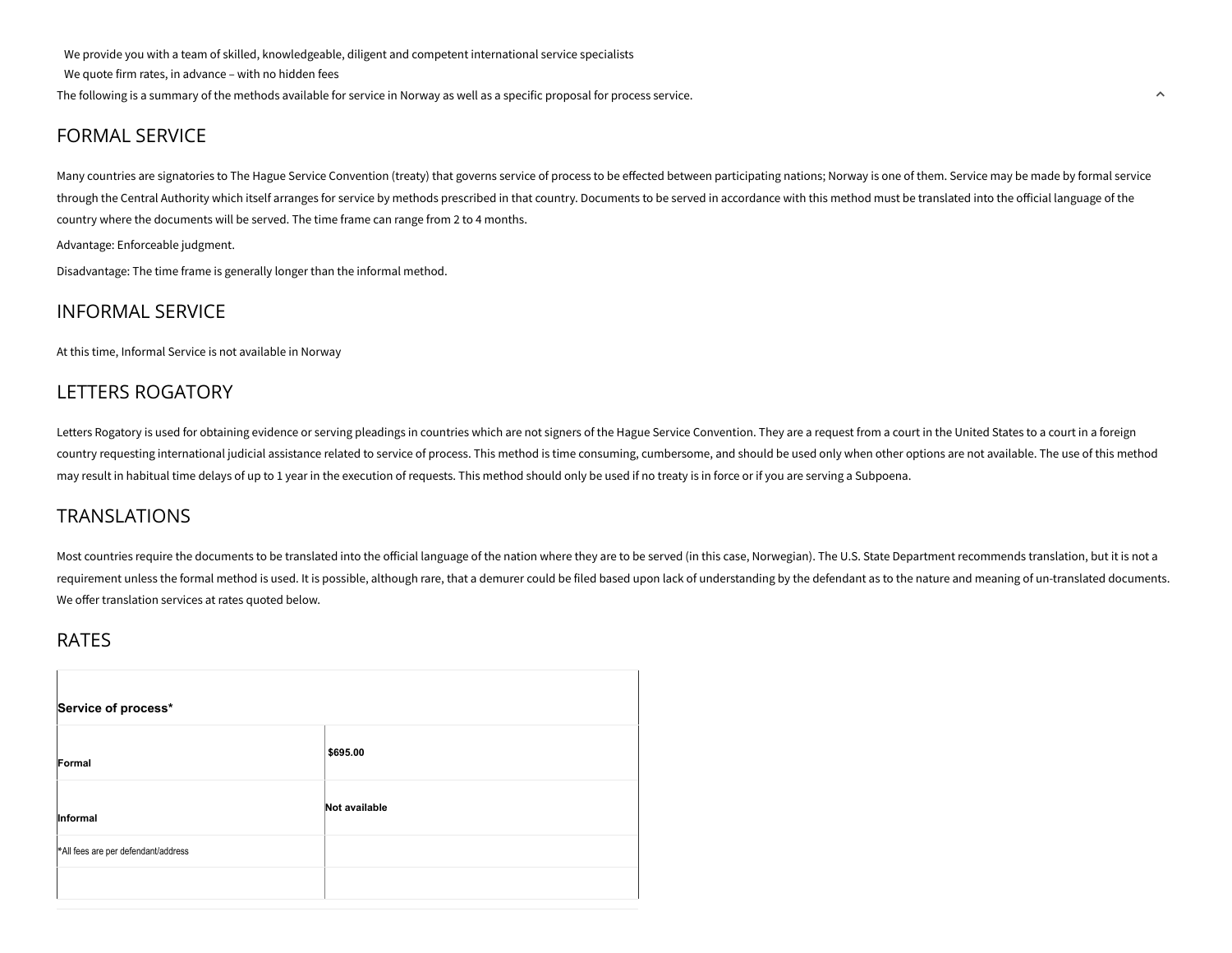Related Article [\(http://processnet1.blogspot.com/2010/09/how-lawyers-violate-law-in-foreign.html\)](http://processnet1.blogspot.com/2010/09/how-lawyers-violate-law-in-foreign.html)

# COMPARE OUR SERVICES

Click on the following button to compare our services and pricing to that of our top three competitors!

Comparison Chart [\(http://www.processnet1.com/comparison-chart/\)](http://www.processnet1.com/comparison-chart/)

#### INTERNATIONAL SERVICE OF PROCESS MAP: NORWAY



DECLARATIONS: We provide formal declarations on the status of service upon request, as required by your court, at no additional charge. We subscribe to the U.S. Department of State weekly up-dates on international service of process and the Central Intelligence Agency briefings on social conditions abroad and monitor problems in nations that might affect the completion of the service. Estimated time for completion of service is subject to change depending on current conditions.

 $\overline{\phantom{a}}$ 

WARNING: Beware of companies that quote suspiciously low rates. They often come back later with an excuse for an additional charge. Our rates are firm for one address quoted. Other companies are actually brokerage firms or website developers, not process service agencies, who farm out assignments to companies that are not knowledgeable or qualified on international service of process.

**DISCLAIMER**: The information contained herein is provided for general information only and may not be accurate at the time of service in a particular case or country. Questions involving specific services should be directed to our office. Care should be exercised in choosing the method of service (formal/informal) if eventual enforcement of a U.S. judgment is anticipated in the country where the documents are to be served. No legal advice is intended in the statements contained herein. Assignments for international service of process are accepted on the basis that the assigning law firm has researched all applicable laws. Process Service Network and its agents assume no liability for its actions in the course of any phase of the service of process assignment.

Specializing in International Service and "hard-to-serve" cases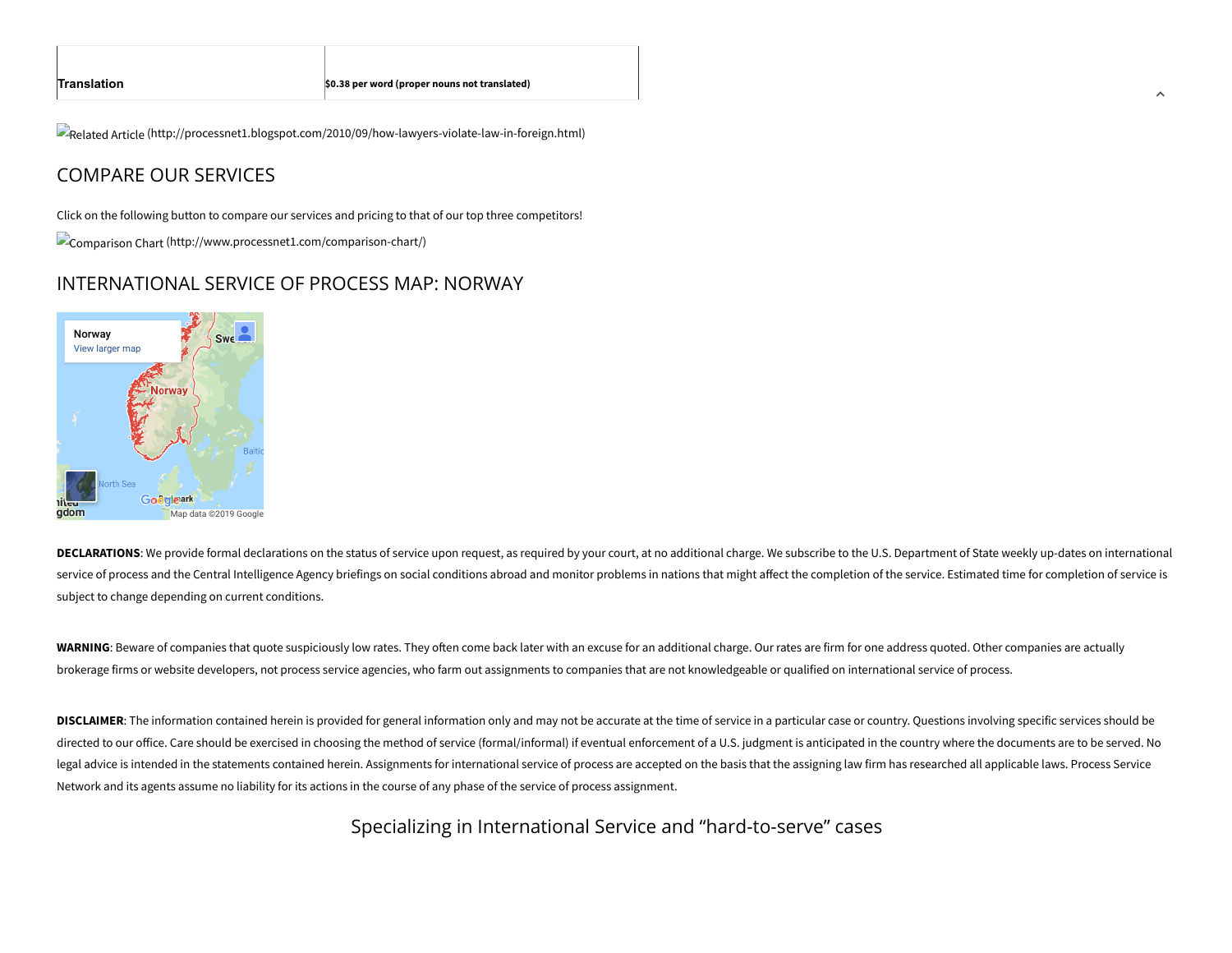# What we will need to get it served:

International Service of Process

1. If sending via email: a PDF version of the service documents combined into one (1) file. If sending via FedEx, mail, or similar: three (3) copies of the documents to be served. (Note: all 3 sets can be copies; original documents are not required) 2. **A letter of instructions** advising us the defendant's name, service address, and requested method of service (i.e. formal or informal). 3. **Payment** for the service fees in U.S. dollars (we will bill you for the translation costs, if translation is required). Domestic (United States) Service of Process 1. **If sending via email:** a PDF version of the service documents combined into one (1) file. **If sending via FedEx, mail, or similar:** two (2) copies of the documents to be served (Note: both sets can be copies; original documents are not required) 2. **A letter of instructions** advising us the defendant's name and service address. 3. **Payment** for the service fees in U.S. dollars.

A note about copies: Service documents sent to us for domestic assignments are subject to a \$.25/page copy fee for large files (100+ pages). Copy fees are waived for international assignments.

Click here [\(http://www.processnet1.com/terms/\)](http://www.processnet1.com/terms/) for our Terms and Conditions [\(http://www.processnet1.com/terms/\)](http://www.processnet1.com/terms/)

*Note: We've been in business since 1978, so we must be doing it right.*

**Contact Us**

**Phone: 800-4-1-PROCESS or 800-417-7623 or 805-955-0049**

**Mailing address: 21218 Merridy Street, Chatsworth, CA 91311**

**E-mail: julie@processnet1.com [\(mailto:julie@processnet1.com\)](mailto:julie@processnet1.com)**

#### **Process Service Network, LLC**

 $\lambda$ 



**U.S. Government CAGE No: 5ACG6**

**Copyright © 2019 Process Service Network. All rights reserved.**